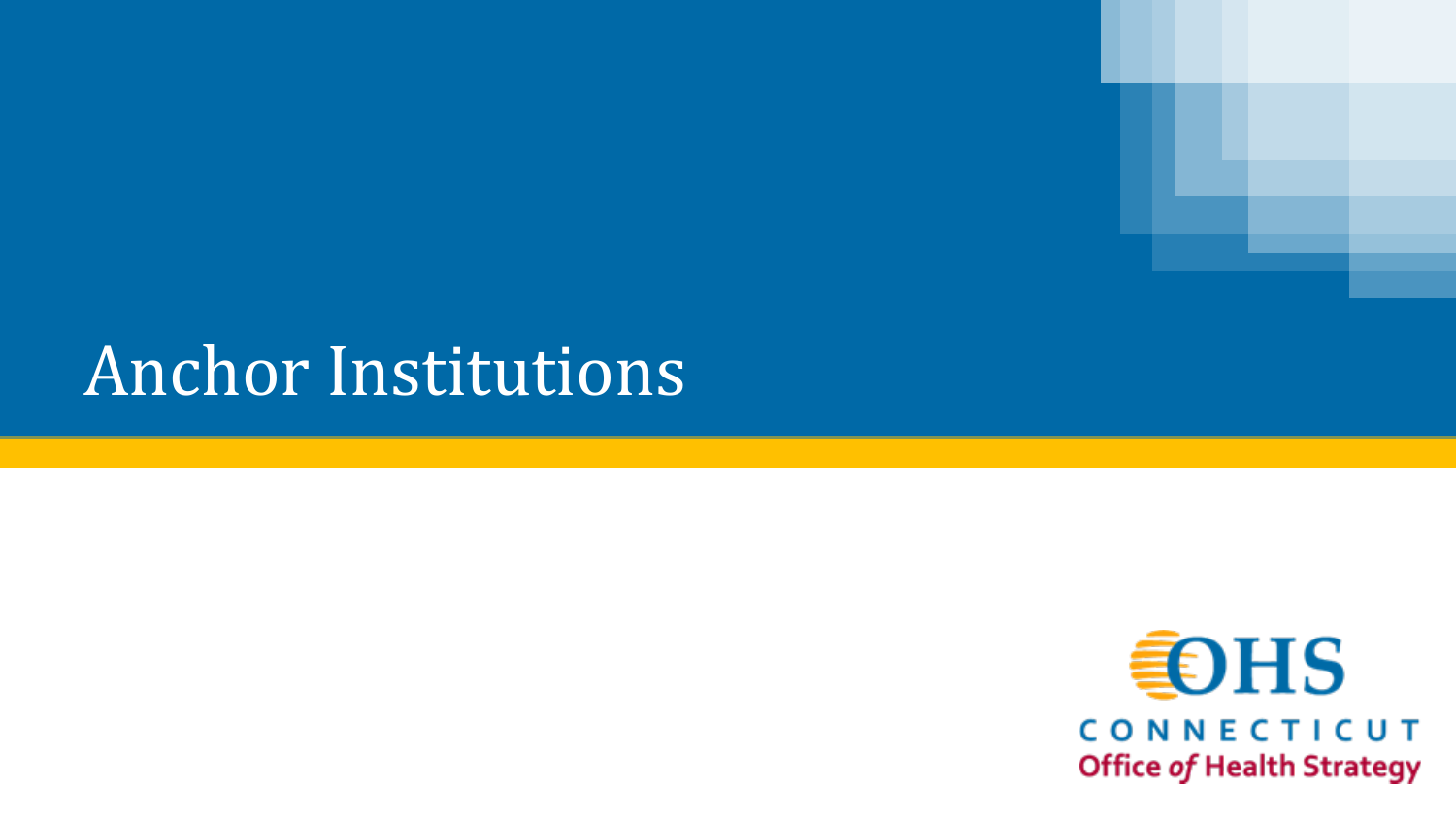## **About OHS**

- Fully established in 2018 Conn. Gen. Stat. § 19a-754a
- Charge:
	- Developing and implementing a comprehensive and cohesive health care vision for Connecticut – *including a statewide cost containment strategy*
	- Promoting effective health care planning and quality of care for the state
	- Coordinating state's health information technology initiatives, including All-Payer Claims database
	- Overseeing multi-payer care delivery and payment reforms

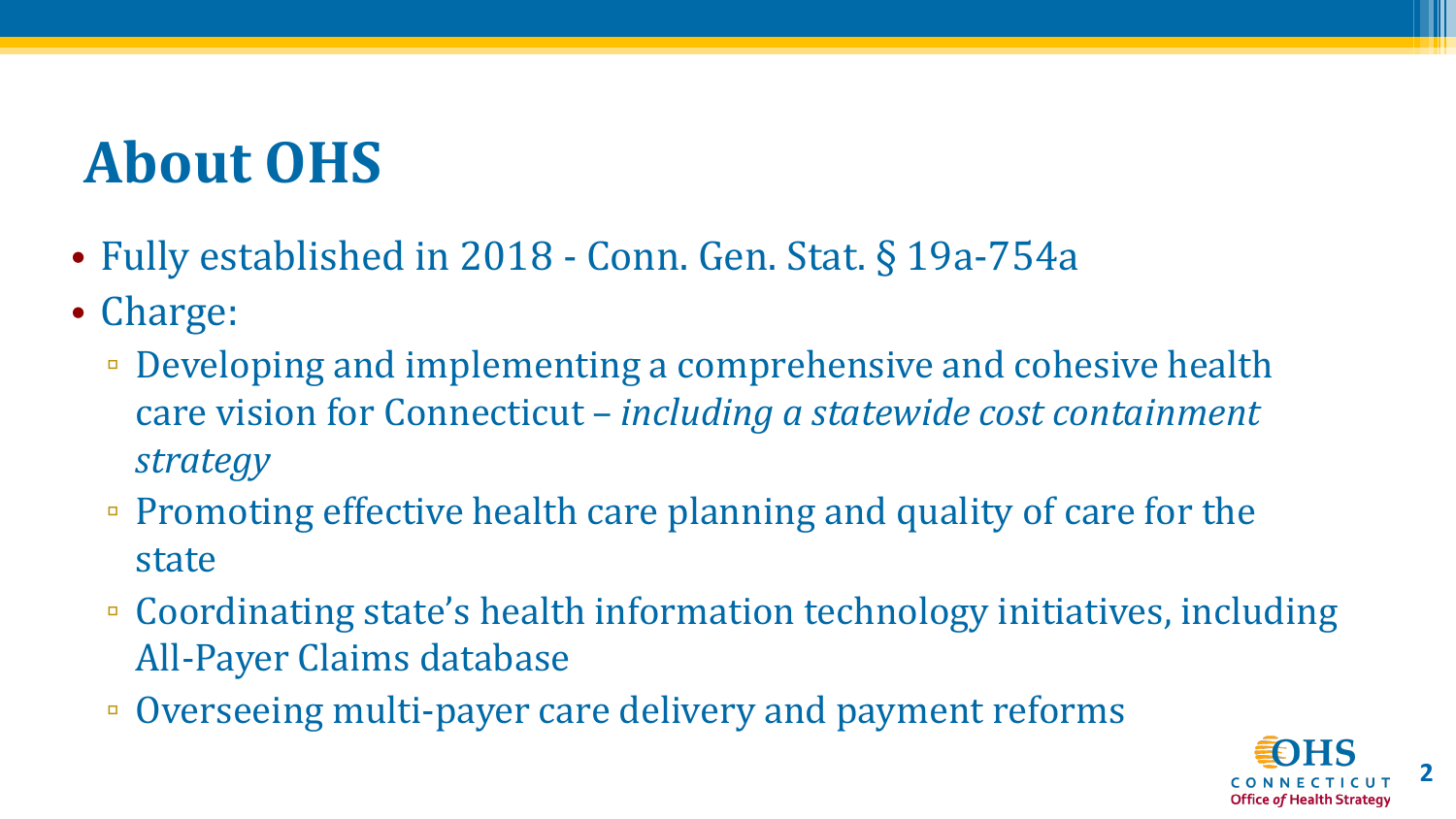## **Mission**

Implement comprehensive, data driven strategies that:

- Promote equal access to high quality health care
- Control costs
- Ensure better health outcomes for all Connecticut residents

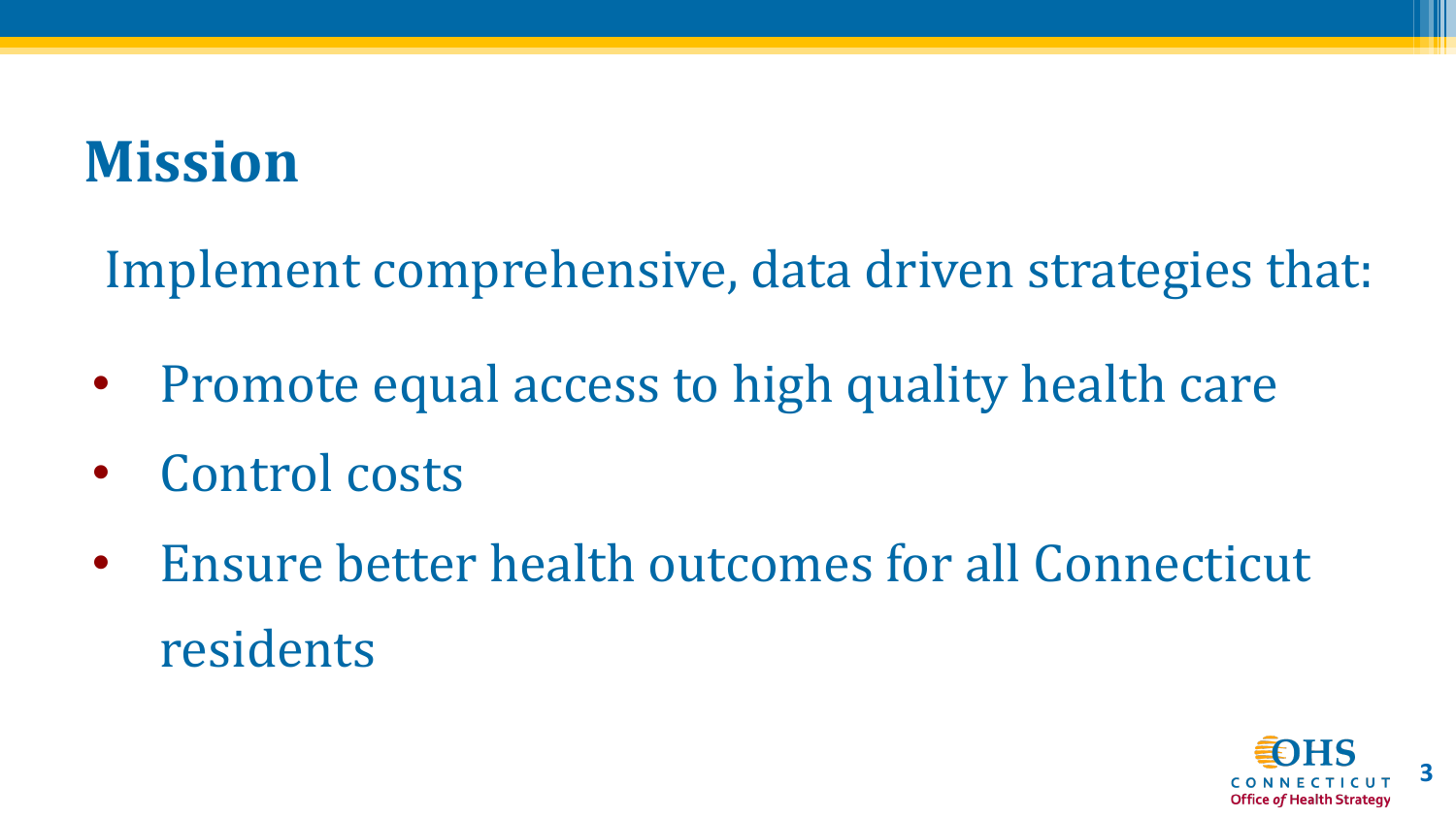

CONNECTICUT **Office of Health Strategy**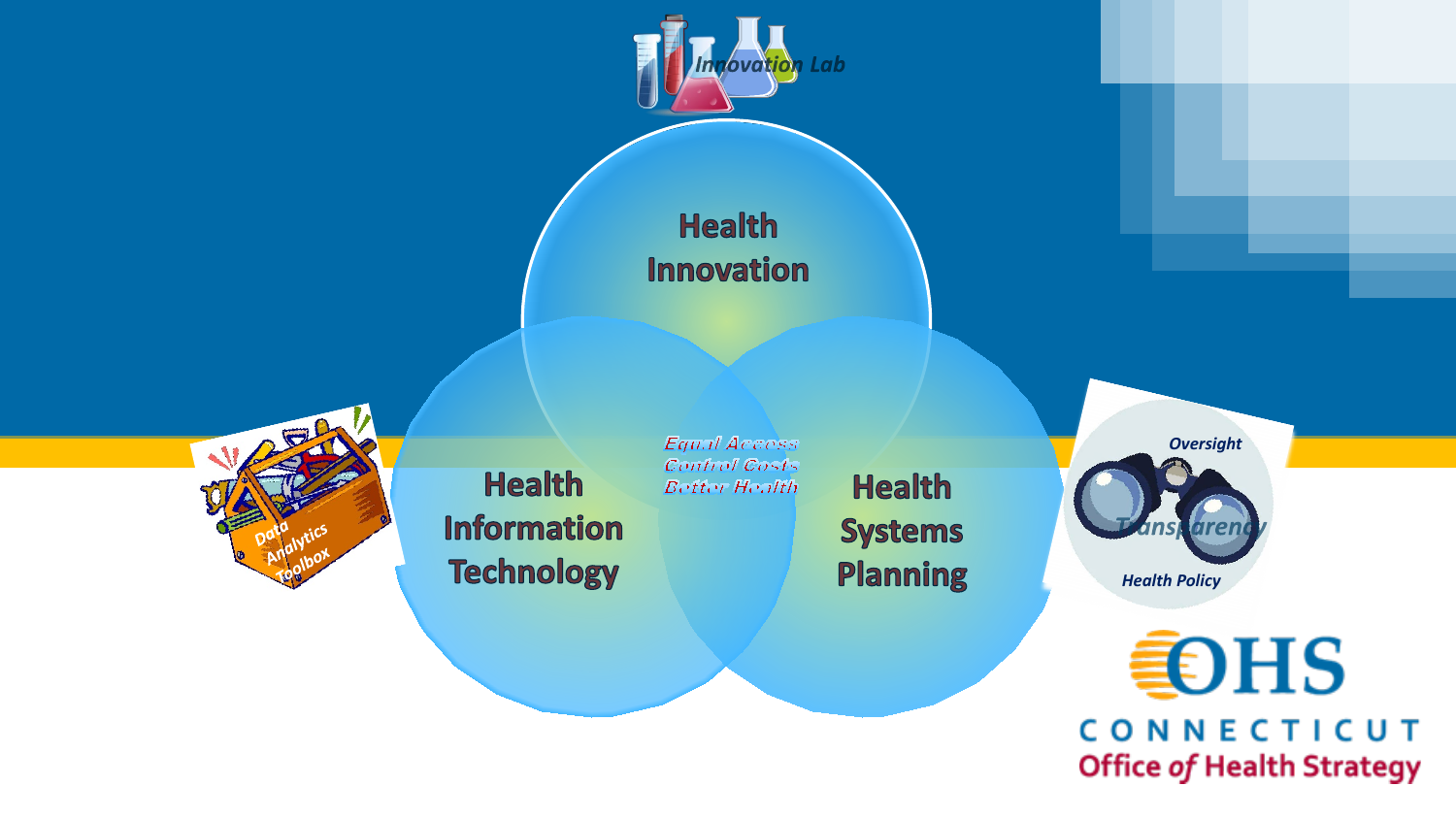#### **What are Anchor Institutions?**

• *"Anchor institutions" are enterprises such as universities and hospitals that are rooted in their local communities by mission, invested capital, or relationships to customers, employees, and vendors. As place-based entities that control vast economic, human, intellectual, and institutional resources, anchor institutions have the potential to bring crucial, and measurable, benefits to local children, families, and communities.\** 

*\* Democracy Collaborative - https://democracycollaborative.org/democracycollaborative/anchorinstitutions/Anchor%20Institutions*

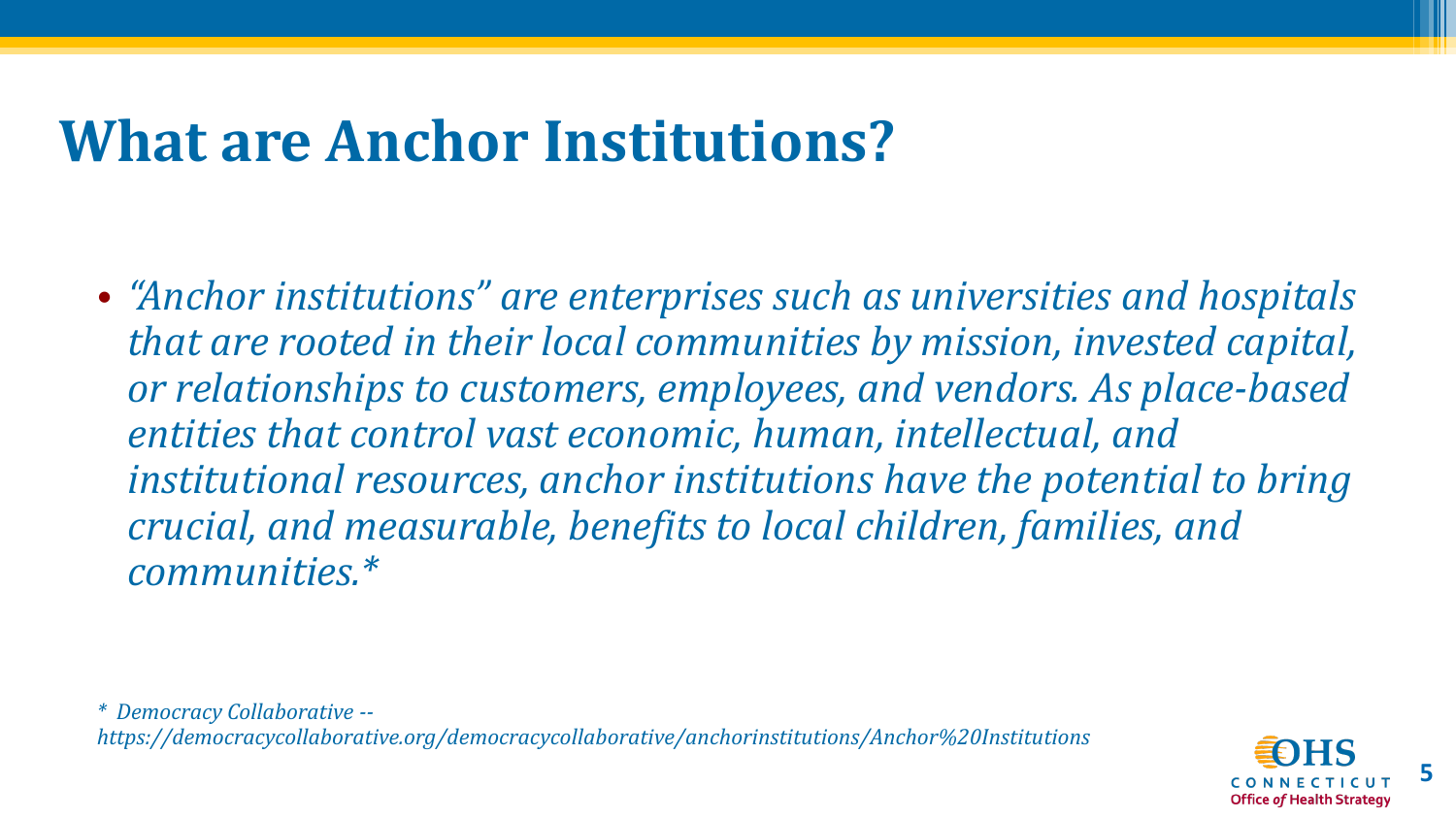## **What is the Anchor Mission?**

• "Anchor mission"—consciously applying their long-term, placebased economic power, in combination with their human and intellectual resources, to better the long-term welfare of the communities in which they reside.

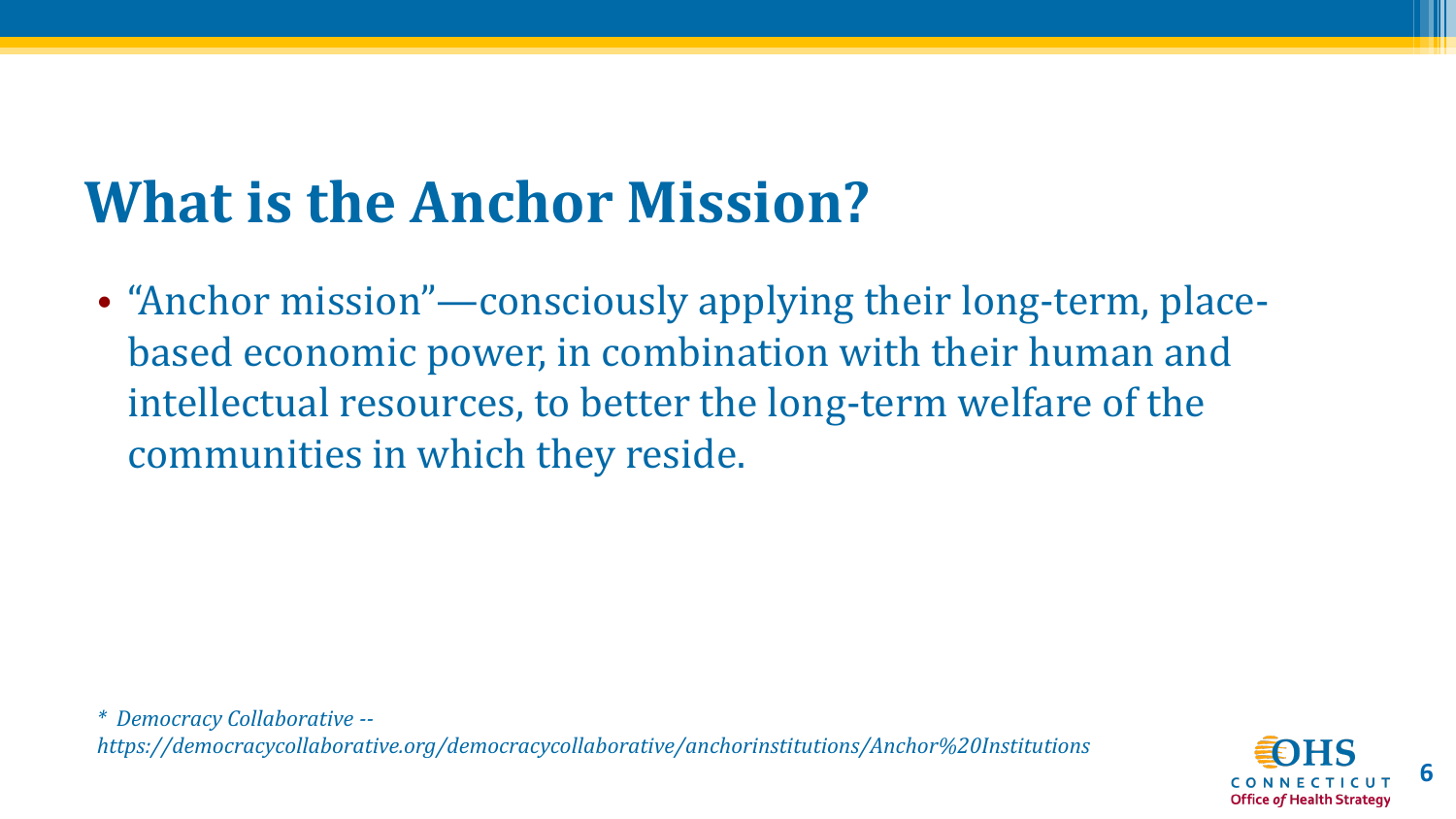## How Can CT Help?

- Work with Regional Plan Association (RPA) Anchor Organization Network (NY, NJ, CT)—effort to catalyze anchor institution strategies
- Work with Hospitals\* to help support changes that leverage the institutions to benefit community –
	- Health and Well-Being
	- Procurement
	- Employment
	- Housing
	- Climate
	- Addressing upstream factors

\* Starting with hospitals, but can also partner with universities/others

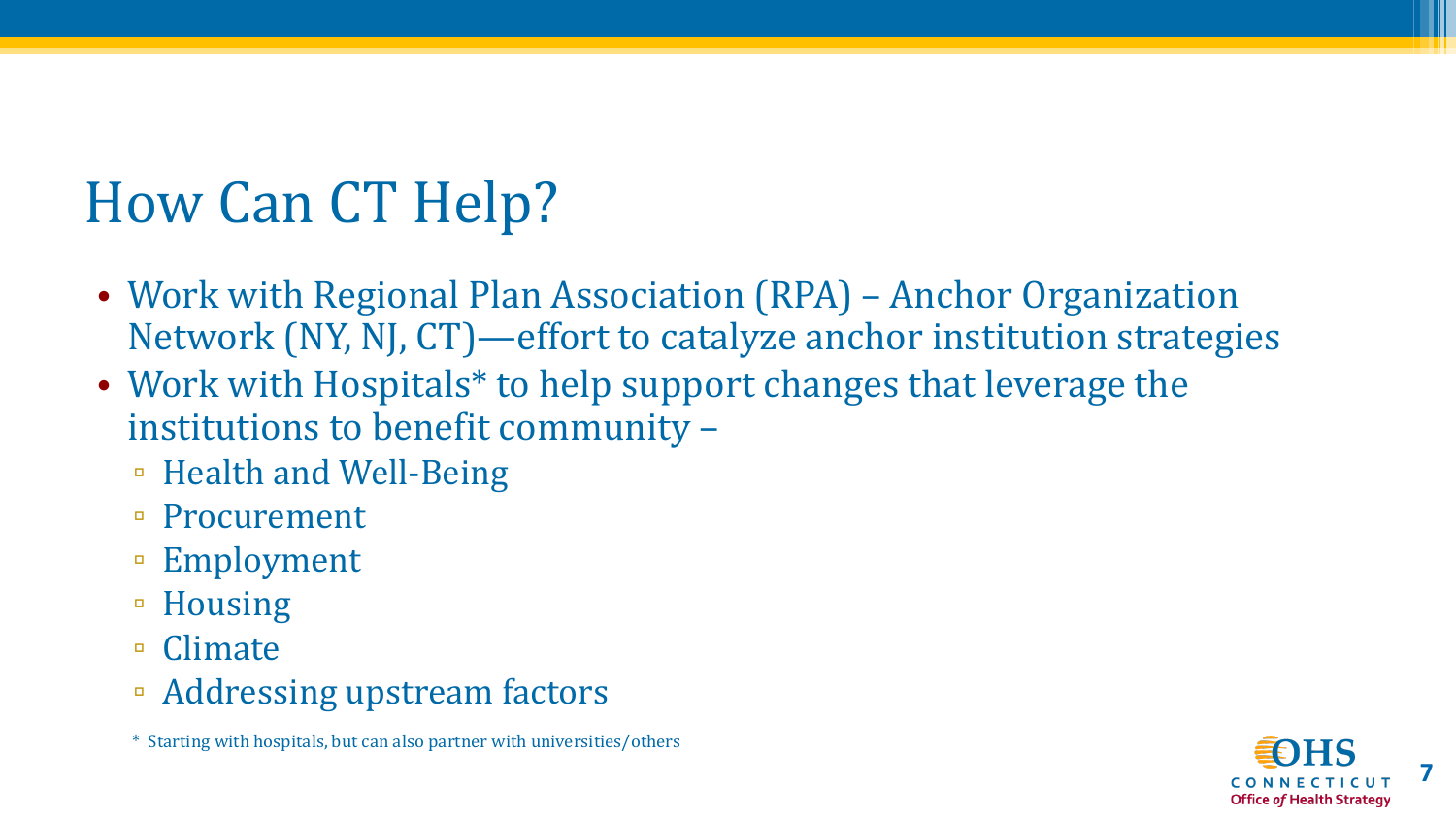## Why Begin with Hospitals?

- Natural anchor institution partners-
	- Changes to care delivery and payment models recognize broader reach than the four walls of institutions
	- Partnerships funded and begun through grant award such as prevention savings initiative and work to reshape primary care
	- Emphasis is moving to social, economic and environmental conditions that affect health outcomes, increase health care costs and impact well-being
	- Among other benefits, can help improve health systems' quality. Improve cost effectiveness and benefit society at large
	- Large institutions with purchasing, investment, employment opportunities
	- Ultimate form of community benefit

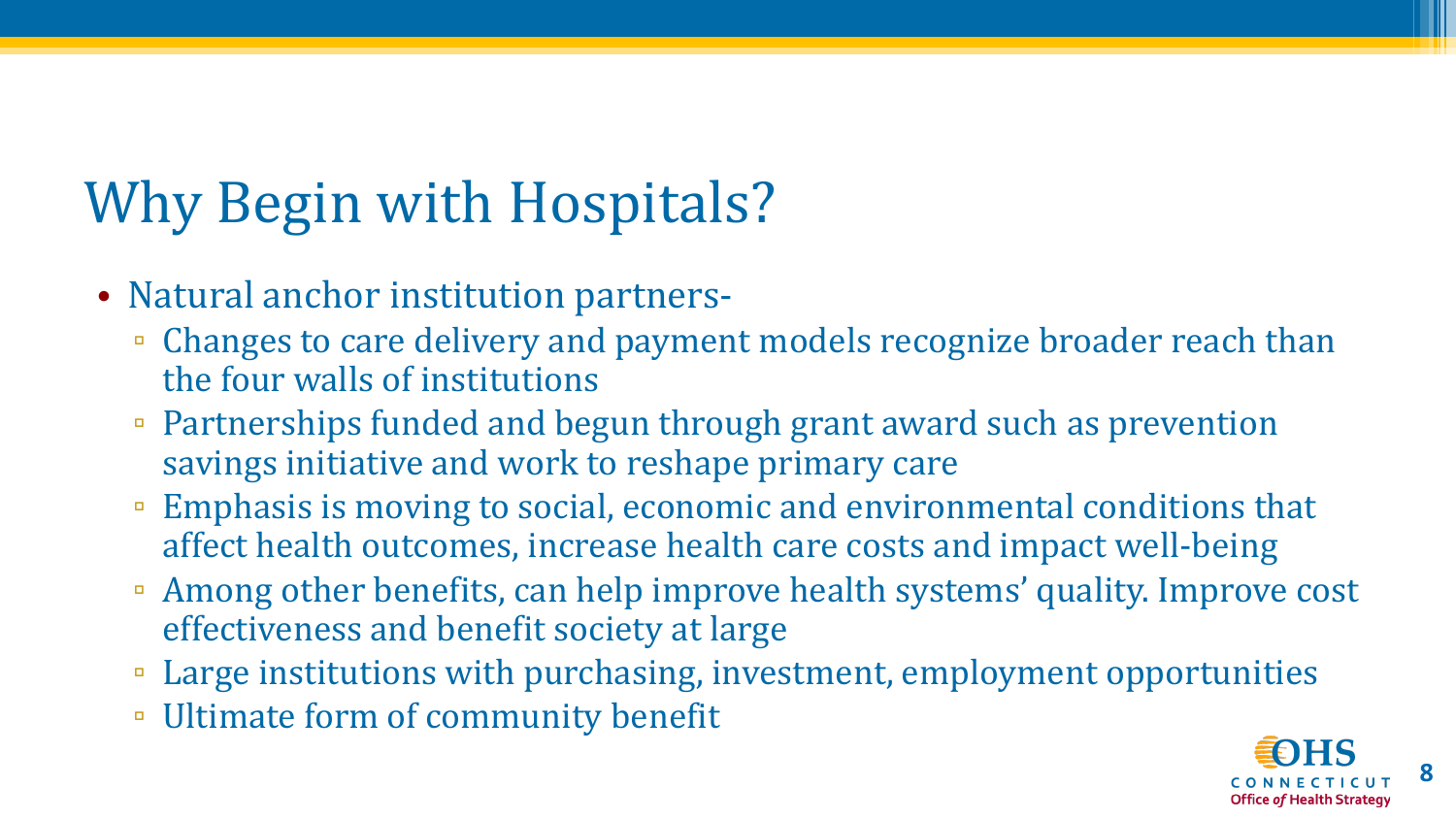#### How does this work in Practice

- Mission changes at leadership level and throughout institution
- Community organization engagement as partners
- Collaboration with municipal and state leadership
- Re-orienting use of community benefit dollars in line with the Affordable Care Act community health needs assessments
- Alignment of investment/procurement/job training and other activities to meet anchor mission

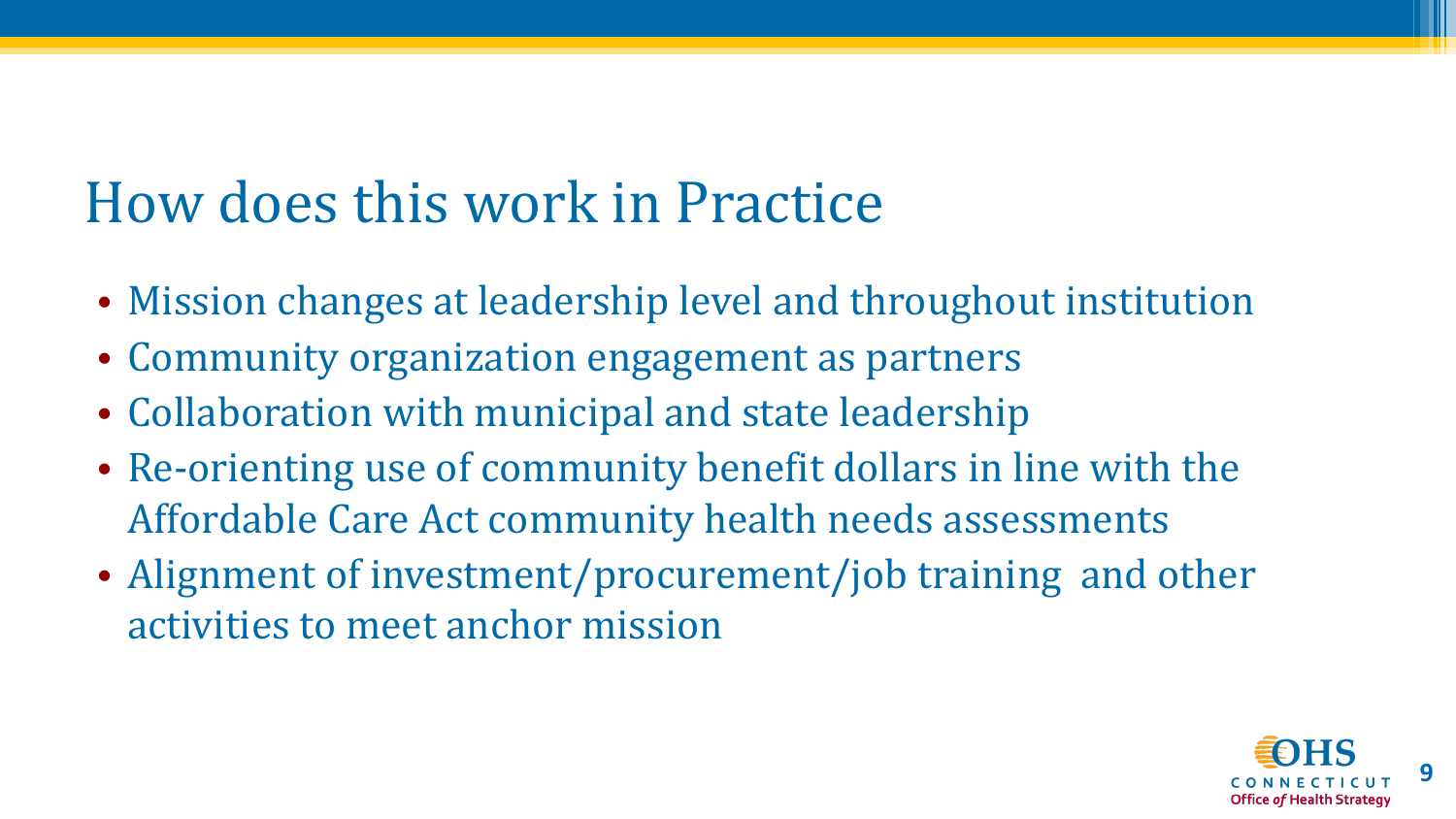### Local Examples

#### • **Stamford VITA Health and Wellness District**

- Partnership of Stamford Hospital, City of Stamford and Charter Oak Communities.
- Mixed income housing, health care services, community farm, supportive services, early childhood education to enhance health and well-being of community
- Needs identified in the hospital's 2012 CHNA obesity, BH, diabetes, heart disease, cancer and lack of access though close to the hospital.
- Formed Stamford Community Collaborative that established goals to improve health of vulnerable population, reduce excessive spending due to inefficient delivery of services, strengthen the neighborhood – food, workforce, economic development, physical activity
- More info: <http://vitastamford.com/>

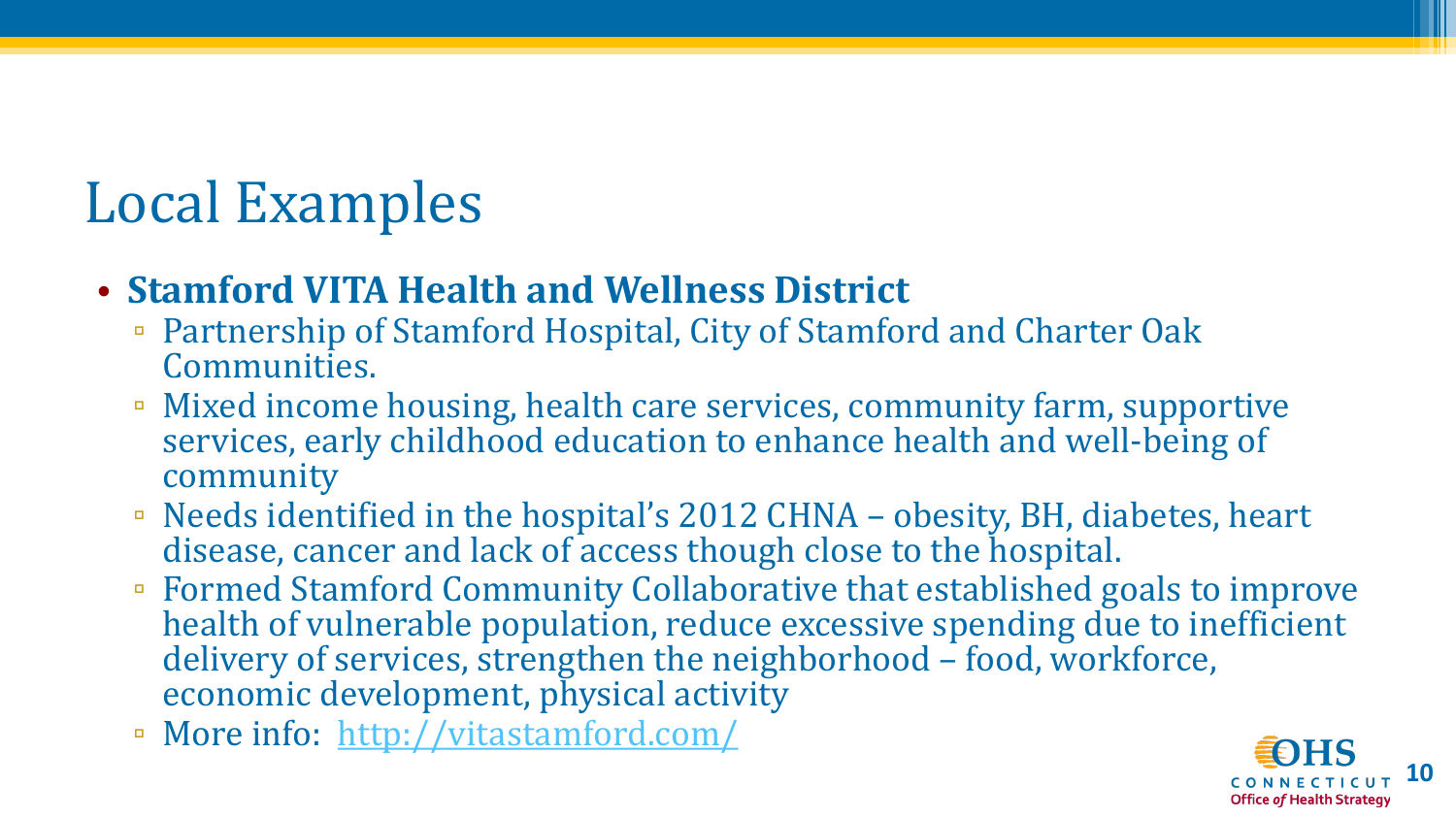## Local Examples (cont'd)

#### • **Southside Institutions Neighborhood Alliance (SINA)**

- Partnership between CT Children's, Hartford Hospital and Trinity College
- Mission "to work cooperatively with community stakeholders to restore economic vitality and improve the quality of life for the benefit of the people who live, work, visit, study, and play in the neighborhoods of South Central Hartford"
	- ' Sustainable housing
	- ' REACH promotes recognition, education, achievement and community health
	- ' Public safety collaboration with HPD and others to increase communication
	- ' Economic Development efforts to ensure local hiring among the SINA anchors SINA Institutions Hiring Program
	- ' Community Life
	- ' More info: <http://www.sinainc.org/>

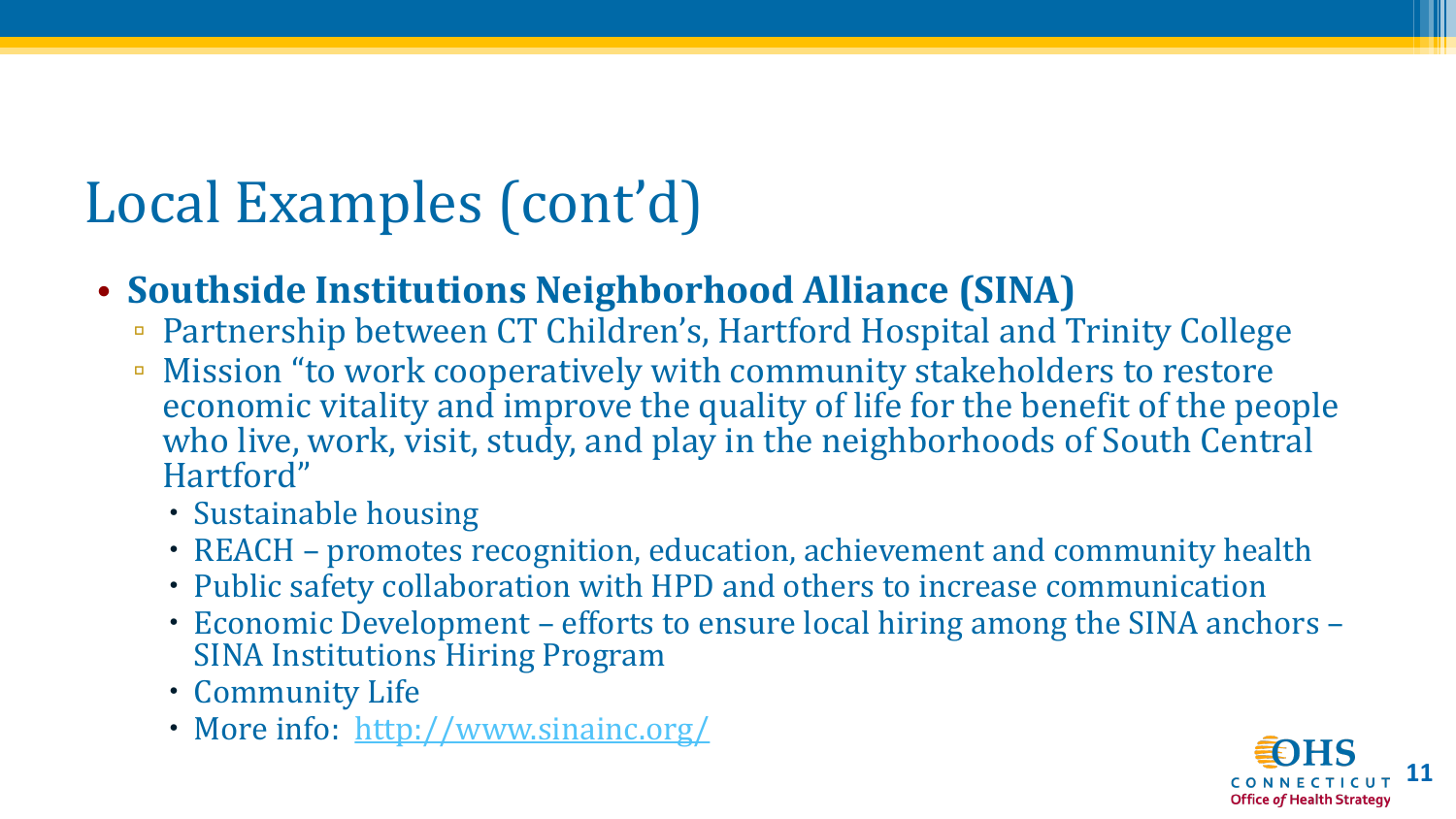#### More information

• Recommended reading –



<https://democracycollaborative.org/content/can-hospitals-heal-americas-communities>

https://community-wealth.org/sites/clone.community-wealth.org/files/downloads/Anchor%20Collaboratives%20Report%20-%20FINAL-updated.pdf



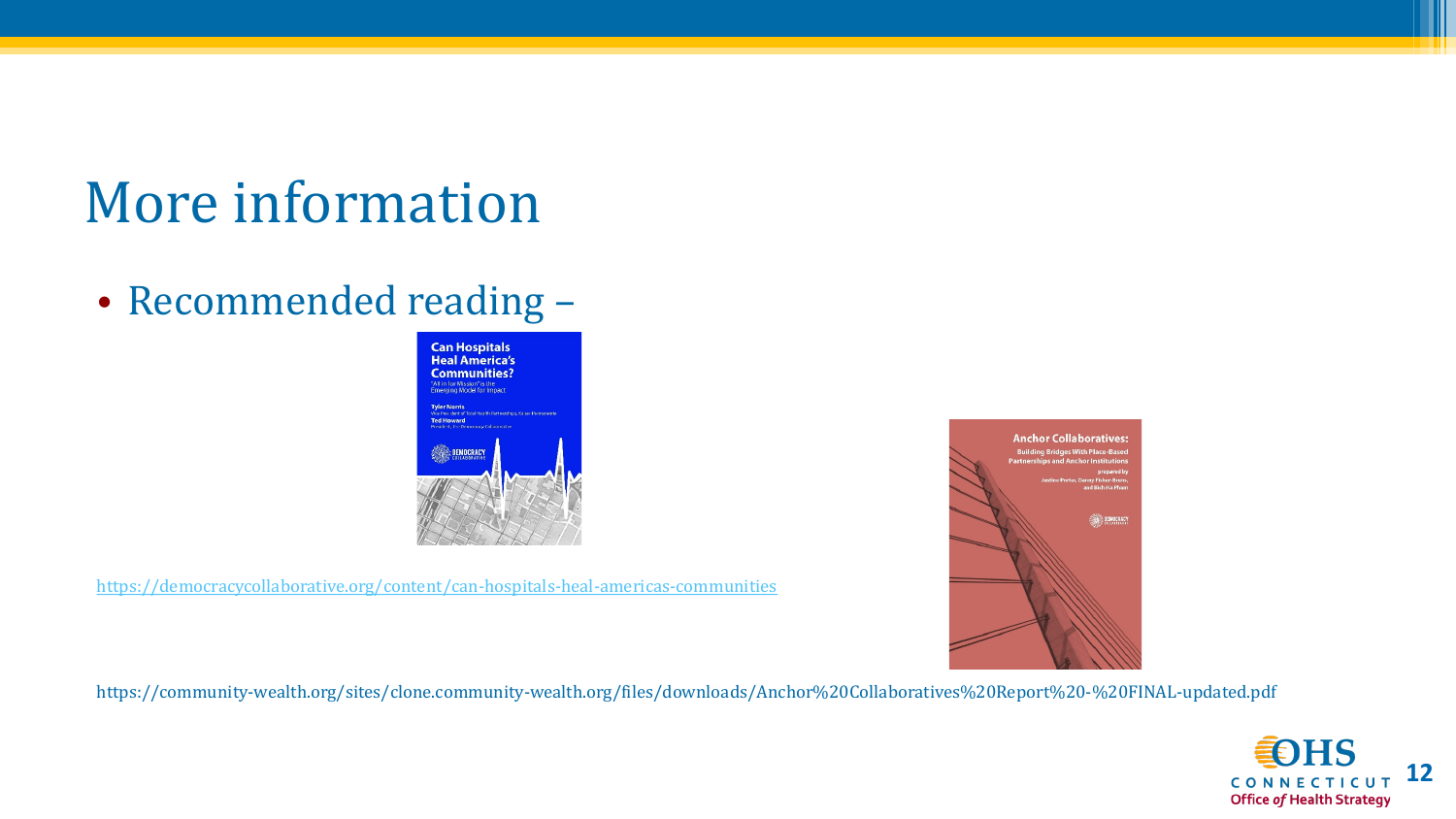#### Nest Steps

- Meet with VITA Health and Wellness District—Governor's office, OHS, DPH and DSS
- Coordinate discussions with CHA and hospitals
- Expand discussion to additional agencies